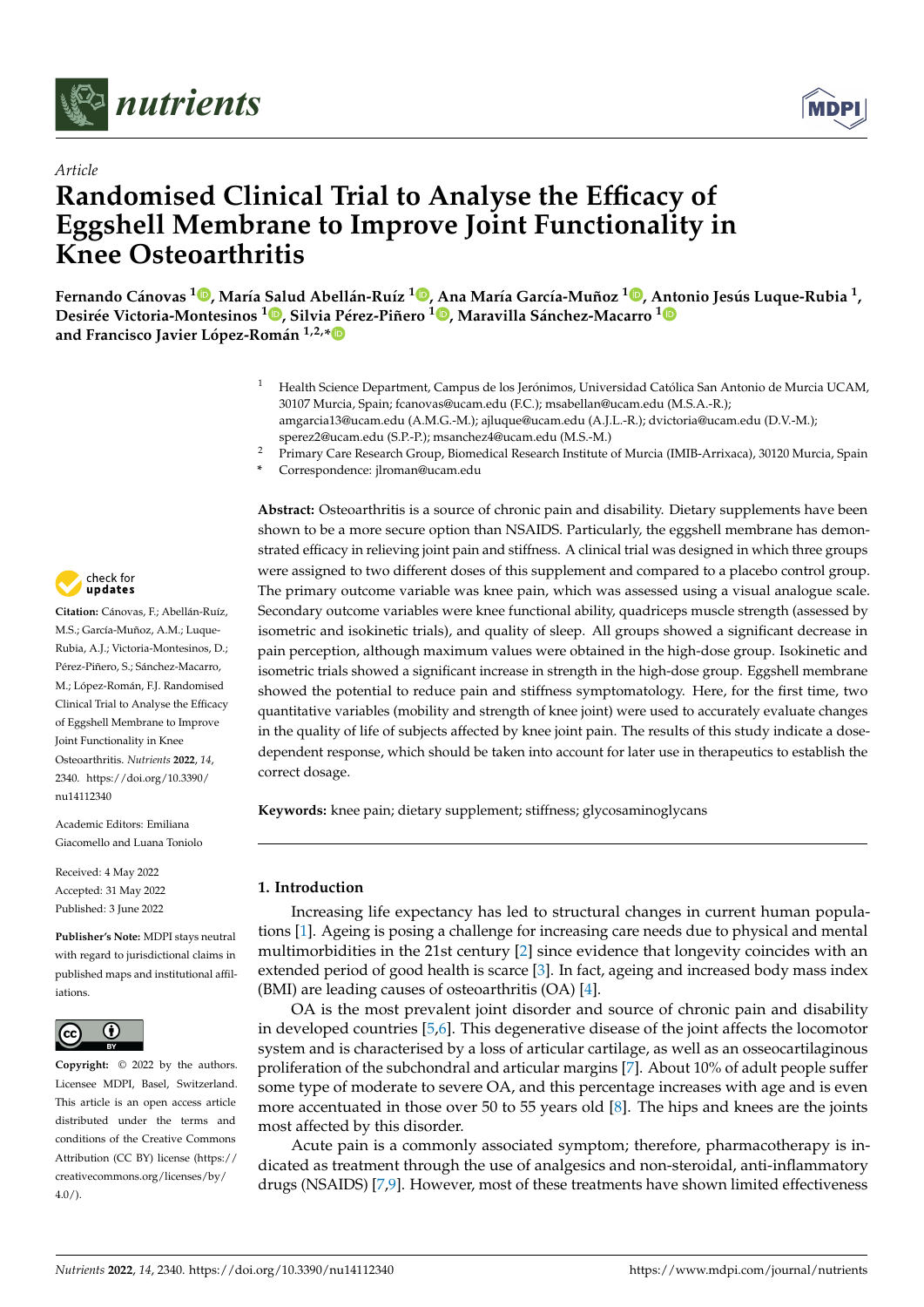and have induced several multiorgan toxicities  $[10]$ . Currently, dietary supplements are commonly used to counteract pain in a combination of hyaluronic acid, glucosamine, and chondroitin. However, some dietary supplements have also been examined [\[11](#page-8-0)[,12\]](#page-8-1) and have been shown to be a more secure option than NSAIDS [\[13\]](#page-8-2).

are common ly used to commonly used to compile to combination of hyaluronic acid, glucosamine, glucosamine, gl

Among them, eggshell membrane has demonstrated efficacy in relieving joint pain and stiffness [\[14–](#page-8-3)[19\]](#page-8-4). The eggshell membrane has demonstrated emetely in reflexing joint paint and stiffness [14–19]. The eggshell membrane is composed mainly of fibrous collagen proteins, types I, V, and X. It also contains glycosaminoglycans, such as chondroitin sulphate and der- $\frac{1}{2}$  matan sulphate, and hexosamines, such as glucosamine [\[20\]](#page-8-5). In addition, hyaluronic acid has been shown to be present in significant amounts [21]. Therefore, ESM has been evaluated as a possible treatment for OA as a natural source of an optimal combination of such compounds  $[17,19]$  $[17,19]$ . Despite the fact that some clinical trials have demonstrated promising results in improving the functionality of the knee joint [\[19\]](#page-8-4), some lack of knowledge still remains regarding dosage.

rentallis regarding dosage.<br>Therefore, the objective of this study was to determine the efficacy of a food supplement extracted from the internal membrane of the eggshell on joint functionality (knee functional ability and quadriceps muscle strength) and perceived pain (visual analogic scale and quality of sleep) in individuals diagnosed with OA, after a consumption period of eight weeks. Two doses were tested in order to evaluate efficacy in a placebo-controlled clinical trial.

#### **2. Materials and Methods** 2. Materials and Methods

A randomised, controlled, double-blind, single-centre clinical trial was designed, in A randomised, controlled, double-blind, single-centre clinical trial was designed, in which three groups were assigned to different doses of an internal membrane, eggshell-which three groups were assigned to different doses of an internal membrane, eggshellbased supplement (Figure [1\)](#page-1-0). This study was conducted in 2018–2019 on 80 patients over based supplement (Figure 1). This study was conducted in 2018–2019 on 80 patients over 18 years of age with diagnosed knee osteoarthritis and chronic knee pain. 18 years of age with diagnosed knee osteoarthritis and chronic knee pain.

<span id="page-1-0"></span>

**Figure 1.** Flowchart representing the different stages of the trial. Randomisation profile shows flow<br>of patients in the three groups: high-dose (500 mg), low-dose (300 mg), and control group. of patients in the three groups: high-dose (500 mg), low-dose (300 mg), and control group.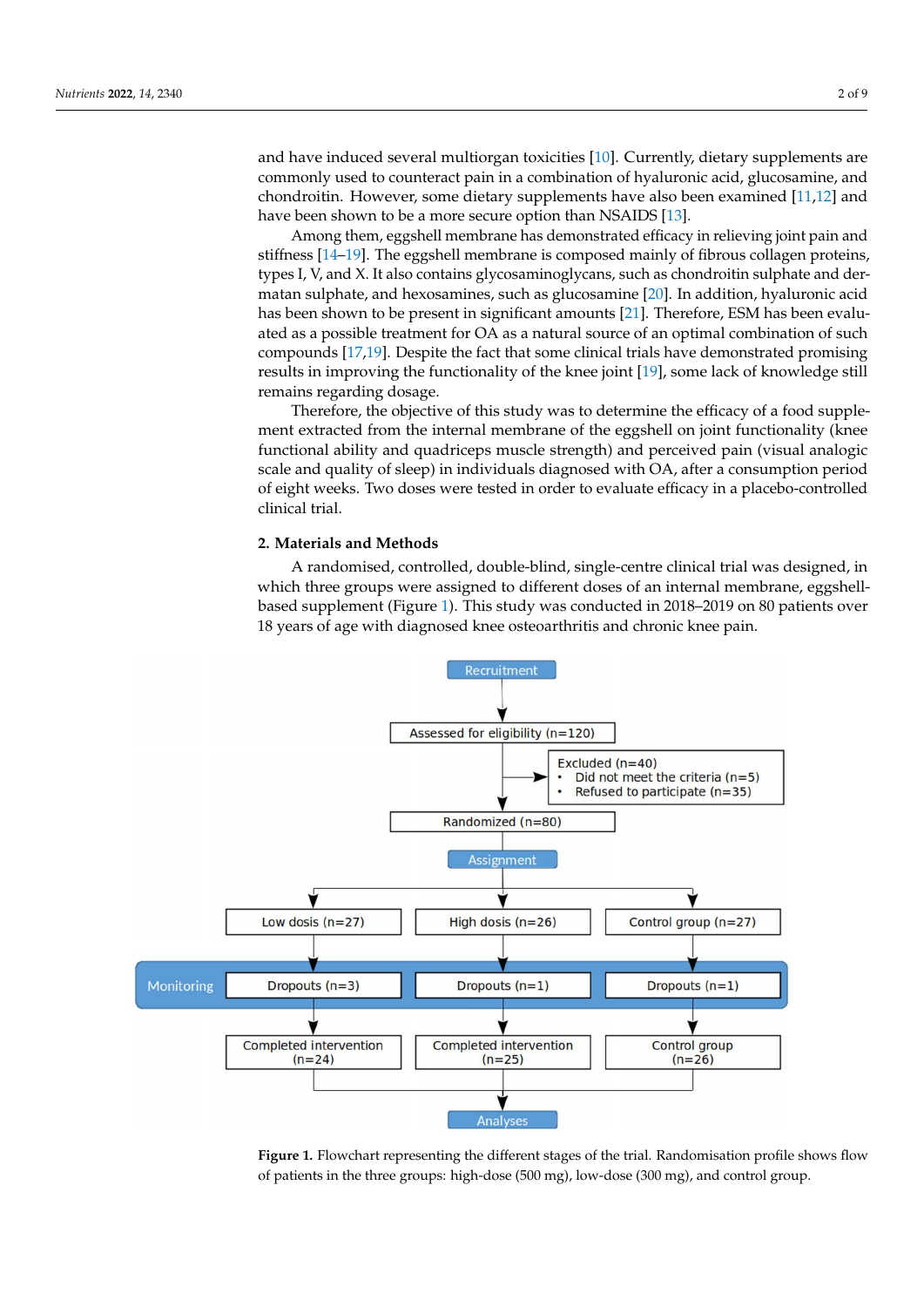The trial design followed CONSORT guidelines. Written, informed consent was signed by all participants after approval by the University's Institutional Science Ethics Committee. Inclusion criteria were as follows: subjects diagnosed with arthrosis with functional grades I–III according to criteria from the American College of Rheumatology, Atlanta; persistent knee pain associated with this pathology, with initial punctuation of at least 30 mm in a visual analogue scale of 10 cm; and absence of chronic treatment with narcotics, NSAIDs, or immunosuppressants. Exclusion criteria were as follows: terminal disease; known chronic

inflammatory diseases affecting the musculoskeletal system (rheumatoid arthritis, gout, pseudo-gout, Paget's disease, chronic pain syndrome, etc.); other serious illnesses that would limit the execution of aerobic or resistance exercises (musculoskeletal conditions, limiting pneumopathy, presence of arrhythmia); body mass index (BMI) above 32; subjects who, at the time of the study, were being treated with glucosamine, chondroitin sulphate, collagen, or hyaluronic acid infiltrations, or consuming any supplement indicated for joint health; subjects under pharmacotherapy (narcotic drugs, steroid anti-inflammatory drugs, or immunosuppressants); known allergy to eggs; pregnant or breastfeeding women; and incapacity to understand informed consent.

Treatment consisted of once-daily oral ingestion of 300 mg (low dose) and 500 mg (high dose) of ESM® eggshell membrane (Torolis Explotaciones, S.L., Navarra, Spain) in vegetarian capsules that were stored in closed containers at ambient temperature. The control group consumed a placebo based on encapsulated maltodextrin matching the weight and aspect of treatment. Eggshell membrane extract was composed mainly of proteins (>90%), fibrous collagen types I, V, and X (<13%), and elastin (<4-5%). The extract also contained glycosaminoglycans, such as chondroitin sulphate (<2%); dermatan and keratin sulphates  $($ <1%); and hexosamines, such as glucosamine  $($ <2%), hyaluronic acid (<2%), IGF-1 (12 ng/g), TGF-beta (0.75–7.23 ng/g), calcitonin (10–25 ng/g), and progesterone (0.3–0.33 ng/g). Clinic visits were scheduled for subjects at study initiation and at the end of 8 weeks following the onset of treatment. Compliance with the treatment was evaluated during the last visit via patient interview and by counting the number of unused capsules still remaining. Lifestyle variables included a dietary recall interview of the previous 3 days before starting the nutritional supplement and the last 72 h before the end of the 8-week consumption of the product. The level of physical activity was recorded using the Global Physical Activity Questionnaire (GPAQ), and results were expressed as MET-min/week. Specific rules were given to subjects about maintaining the same level of physical exercise during the trial. Weight was registered via bioimpedance.

The primary outcome variable was knee pain which was assessed using a visual analogue scale (VAS) of 10 cm, defining extreme limits such as 'no pain at all' and 'pain as bad as it could be' [\[22\]](#page-8-8). Values lower than 4 in VAS meant mild to moderate pain, a value between 4 and 6 implied the presence of moderate to severe pain, and pain with values higher than 6 implied the presence of very intense pain [\[22\]](#page-8-8). This scale was recorded before and after strength assessment at both baseline and final visits. VAS scale was also recorded throughout the 8 weeks at the time the participant awoke each morning through the completion of a diary. Adverse events were also recorded.

Secondary outcome variables were knee functional ability, quadriceps muscle strength (assessed by isometric and isokinetic trials), and quality of sleep.

Functional ability was evaluated using the Western Ontario and McMaster Universities Osteoarthritis (WOMAC) index, through an adapted Spanish version of the WOMAC questionnaire [\[23\]](#page-8-9). This questionnaire determined pain and functional ability. Within the questionnaire, there are three subscales, 5 questions referring to joint pain, 2 questions on stiffness, and 17 on functional capacity. Each question is graded from 0 to 4, with 0 meaning 'none' and 4 meaning 'very much'. The WOMAC questionnaire had to be completed before each of the strength assessments at both visits.

Muscle strength was determined using a Biodex System 3 Dynamometer (Biodex Medical System, Shirley, New York, NY, USA) in order to assess isometric (straining your muscles without moving or bending your joints) and isokinetic (performed at a consistent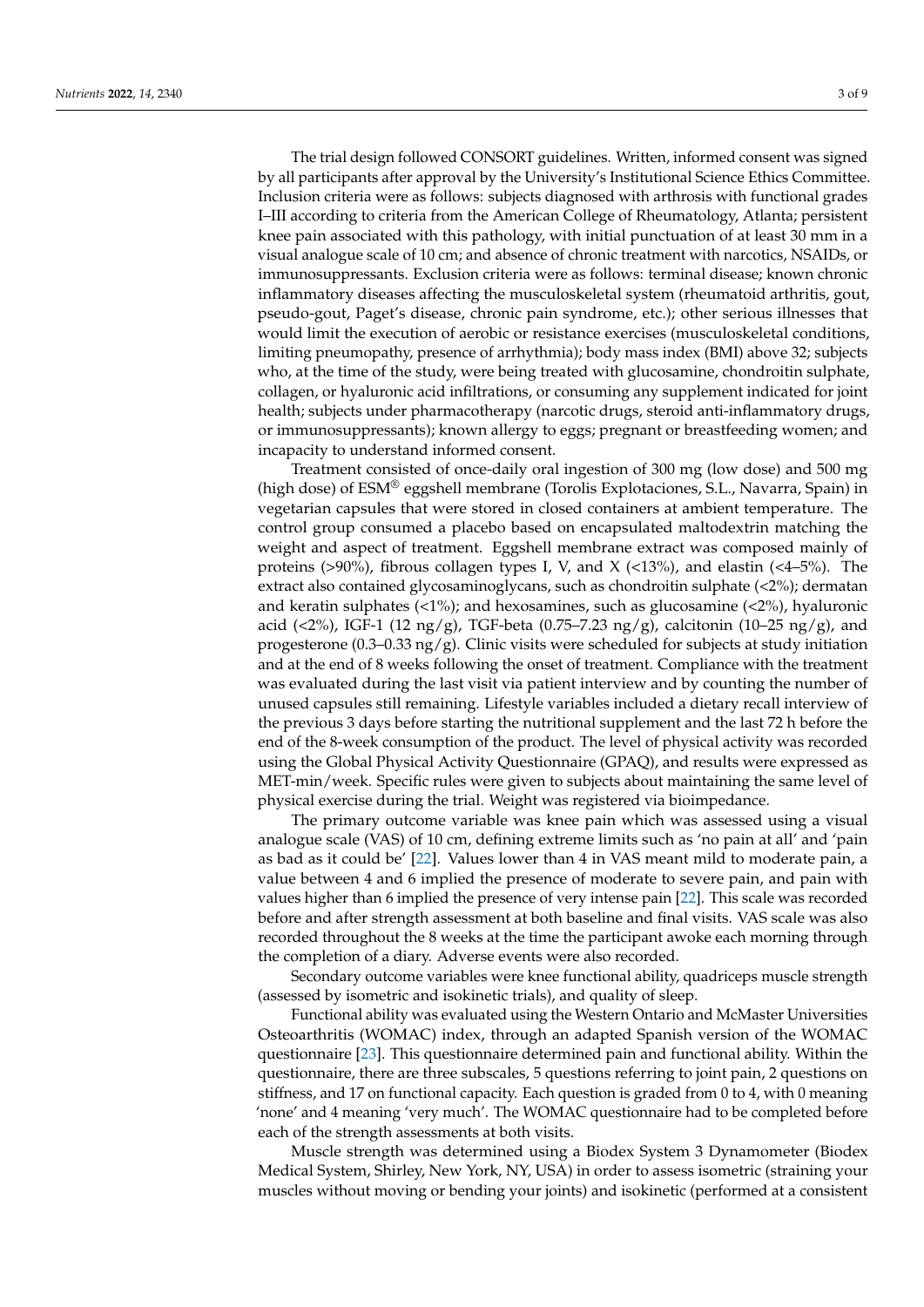speed, which can be increased as you progress) strength of the knee flexors and extensors. It is important to note that changes in strength should be associated with changes in perceived pain and not with changes in the physical condition of the muscle. Trials involved two maximum isokinetic and two continuous maximum isometric repetitions at 60◦/s and 90 $\degree$ /s on their right leg, respectively. Isokinetic trials collected information about muscle peak torque (PT, i.e., the maximum force that a muscle group can produce); total work of the maximum repetition (TWMR, i.e., maximum strength exerted at the time of making the movement); and total work (TW, i.e., strength exerted during all repetitions to cause the displacement of the leg and overcome the resistance offered by the isokinetic dynamometer protocol). Isometric trials assessed muscle peak torque (PT/BW) and maximum average peak torque (MAPT, i.e., medium torque). Verbal encouragement was provided during the tests, and adequate rest and recovery times were provided between contractions in order to minimise fatigue.

Quality of sleep was assessed by the Pittsburgh Sleep Quality Index (PSQI) [\[24\]](#page-8-10), which has shown good psychometric properties and validity for application in the adult population. PSQI evaluated seven domains: subjective sleep quality, sleep latency, sleep duration, habitual sleep efficiency, sleep disturbances, use of sleeping medication, and daytime dysfunction over the past month. Each subject self-rated each of these seven areas of sleep. Each domain is scored based on a 0–3 on the Likert scale: 0 (very good), 1 (good), 2 (poor), and 3 (very bad). The PSQI score was calculated as the sum of the scores, which varied between 0 and 21. This test was filled in before each of the strength evaluations at each visit.

ANOVA with repeated measures was used to compare variables that were obtained at the beginning and end of this trial. All variables were checked for normality. Homogeneity of variables among groups was also checked in the baseline in order to avoid confounding variables. Bonferroni correction was used for all comparisons between intervention groups and control. Type I error rate was set at  $\alpha$  = 0.05. Analyses were performed by using SPSS statistical software v.21.0 (IBM Corp., Armonk, NY, USA, EEUU).

## **3. Results**

A total of 80 out of 120 subjects assessed for eligibility were randomised (see Figure [1](#page-1-0) for a trial flow), from which 75 (93.75%) completed this study (36 men and 39 women, mean age  $38.40 \pm 13.54$  years old). Five individuals did not match the criteria for inclusion in the trial, and thirty-five individuals refused to participate. Demography information is provided for each group in Table [1.](#page-4-0) The placebo group included a total of 26 participants with a mean age of  $41 \pm 14.36$  years old (10 men and 16 women). The low-dose group showed an average age of  $37.38\% \pm 12.29$  years old (12 men and 12 women). The high-dose group had an average age of  $36.36 \pm 13.54$  years old (14 men and 11 women). At the beginning of this study, the percentage of body fat in the control group was  $27.75 \pm 1.7\%$ , while for experimental groups, it was  $26.89 \pm 1.7\%$  (300 mg) and  $24.39 \pm 1.7\%$  (500 mg). By the end, the control group registered a body fat percentage of  $28.32 \pm 1.7$ %, while the 300 mg and 500 mg consumption groups registered a body fat percentage of  $25.98 \pm 1.7\%$ and  $24.82 \pm 1.7$ %, respectively. No significant differences were found. BMI (normal vs. overweight/obesity) did not show significant differences between groups, as well as between initial and final conditions after ending of this study.

At the beginning of this study, subjects indicated self-medication with NSAIDs in 18.5%, 14.8%, and 19.2% of control, low-, and high-dose experimental groups, respectively. Although subjects did not report changes in such medication, diary annotations recorded punctual pain medication in 25% of them.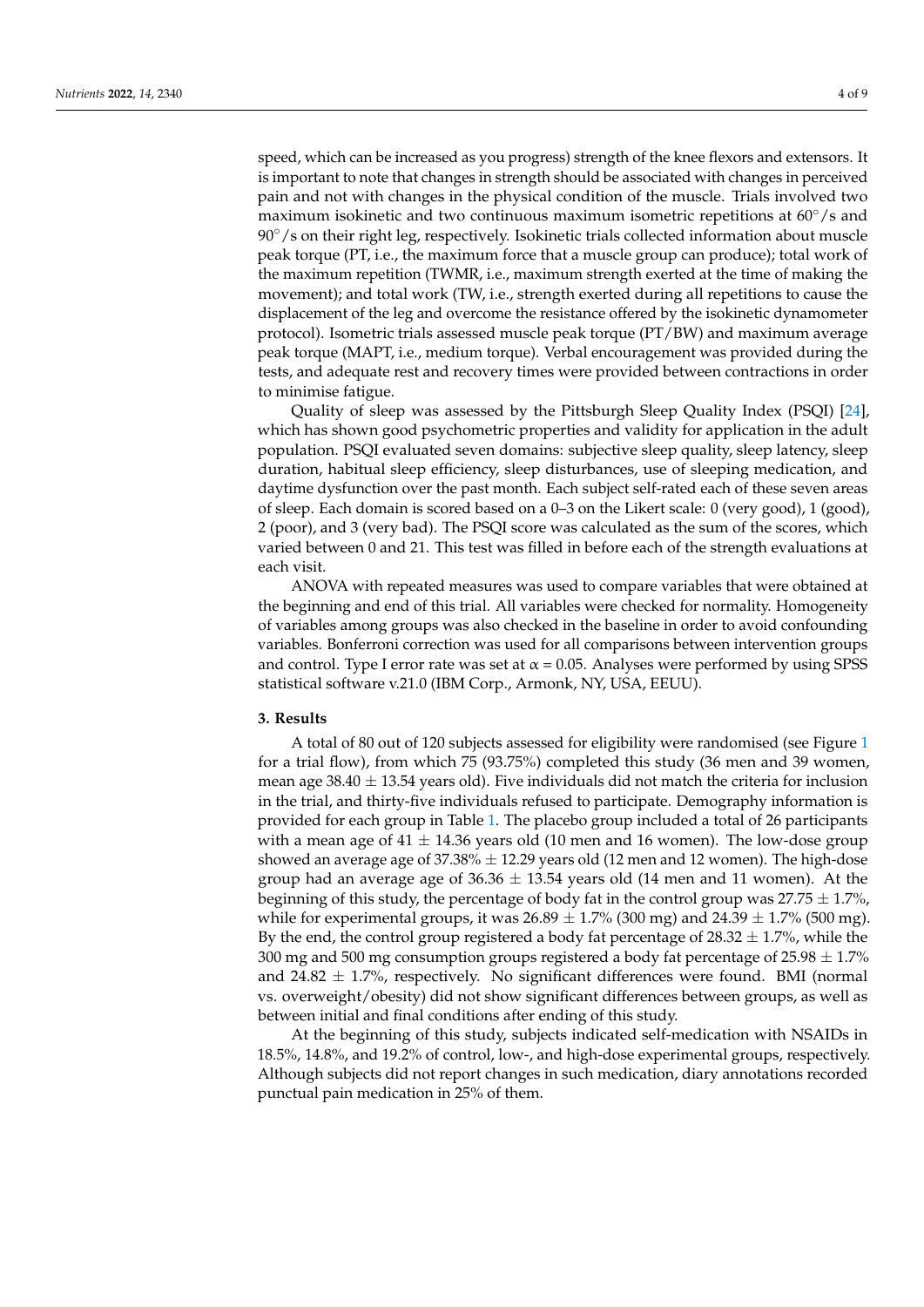|                        | Control $(n = 26)$ | Exp 300 $(n = 24)$ | Exp 500 $(n = 25)$ | <b>Total</b>    |
|------------------------|--------------------|--------------------|--------------------|-----------------|
| Age (mean $\pm$ SD)    | $41.31 + 14.36$    | $37.38 + 12.29$    | $36.36 + 13.54$    | $38.44 + 13.54$ |
| BMI (mean $\pm$ SD)    | $25.3 \pm 4.0$     | $25.4 \pm 4.0$     | $24.6 \pm 3.0$     | $25.1 \pm 3.6$  |
| BMI < 25; $n$ (%)      | $12(46.2\%)$       | $10(41.7\%)$       | $15(60\%)$         | $37(49.3\%)$    |
| $BMI > 25; n$ (%)      | $14(53.8\%)$       | $14(58.3\%)$       | $10(40\%)$         | $38(50.7\%)$    |
| Sex; $n$ $\frac{6}{6}$ |                    |                    |                    |                 |
| Women                  | $16(61.5\%)$       | $12(50.0\%)$       | 11 $(44.0\%)$      | $39(52.0\%)$    |
| Men                    | $10(38.5\%)$       | $12(50\%)$         | $14(56.0\%)$       | $36(48.0\%)$    |

<span id="page-4-0"></span>**Table 1.** Demography characteristics of the 75 subjects who finished this study by group.

All three groups showed a statistically significant decrease in pain perception by the end of this study (Table [2\)](#page-4-1). Furthermore, there were significant differences between groups, as the high-dose group showed a statistically significant reduction in pain with respect to the control group (Table [2\)](#page-4-1).

<span id="page-4-1"></span>**Table 2.** Visual analogue scale (VAS) for perceived pain, functional capacity by means of the WOMAC test, and Pittsburgh Sleep Quality Index (PSQI) for each of the visits and doses. ∆ represents the increment from the start to the end of this trial. Significance level for the differences between values at the beginning and end of this trial.

|                            |         | Control           | <b>Low Dose</b>    | <b>High Dose</b>   |
|----------------------------|---------|-------------------|--------------------|--------------------|
|                            | Initial | 4.90(1.48)        | 4.67(1.37)         | 5.42(1.48)         |
| VAS $(p = 0.001)$          | Final   | $3.64(1.40)$ ***  | $2.25(1.66)$ ***   | $1.90(1.78)$ ***   |
|                            | Δ       | $-1.269$          | $-2.417$           | $-3.52$            |
|                            | Initial | 25.96 (13.42)     | 26.29 (15.81)      | 24.80 (10.92)      |
| <b>WOMAC</b> $(p = 0.183)$ | Final   | $20.32(13.17)$ ** | $16.04(12.28)$ *** | $14.52(10.20)$ *** |
|                            | Δ       | $-5.64$           | $-10.25$           | $-10.28$           |
| PSQI $(p = 0.301)$         | Initial | 6.77(2.82)        | 6.00(2.34)         | 6.60(3.76)         |
|                            | Final   | 6.27(3.14)        | 5.54(2.89)         | $5.00(3.03)$ **    |
|                            | Δ       | $-0.5$            | $-0.46$            | $-1.6$             |

Significance levels: \*\*\* <  $0.001 <$  \*\* <  $0.01 <$  \* <  $0.05$ .

The evolution of pain perception as soon as a subject awoke during the study period can be also followed in Table [3.](#page-5-0) No differences were observed between groups in the baseline ( $p > 0.1$ ), registering  $4.75 \pm 1.16$  points (control),  $4.69 \pm 1.18$  points (low dose), and  $5.23 \pm 1.32$  points (high dose). A progressive decrease in the evolution of pain can be observed for all groups, and the lowest values on the scale were achieved in the last week for all groups (Table [3\)](#page-5-0). The control group showed mild to moderate perceived pain by the end of this study (3.91  $\pm$  2.16 points), although this decrease (1.27 points) was not significant ( $p > 0.05$ ). The other two groups registered a significant decrease in perceived pain, decreasing to  $3.13 \pm 1.43$  points (mild to moderate pain) in the low-dose group, and decreasing to 2.98  $\pm$  1.51 points (mild pain) in the high-dose group (Table [3\)](#page-5-0). Comparison of the evolution among the three study groups showed significant differences, and the high-dose group significantly reduced perceived pain with respect to the control group  $(p < 0.014)$ .

The WOMAC results were homogeneous among the three groups at the beginning of this trial (Table [2\)](#page-4-1). The control group started this study with values of  $25.96 \pm 2.7$ points, while the low- and high-dose groups started with similar values of  $26.29 \pm 2.7$  and 24.80  $\pm$  2.7 points, respectively ( $p > 0.1$ ). Despite the fact that all three groups showed a significant decrease in the WOMAC scale score (Table [2\)](#page-4-1), both groups that consumed this product showed a more pronounced decrease, and therefore an improvement in functional capacity and quality of life (Table [2\)](#page-4-1).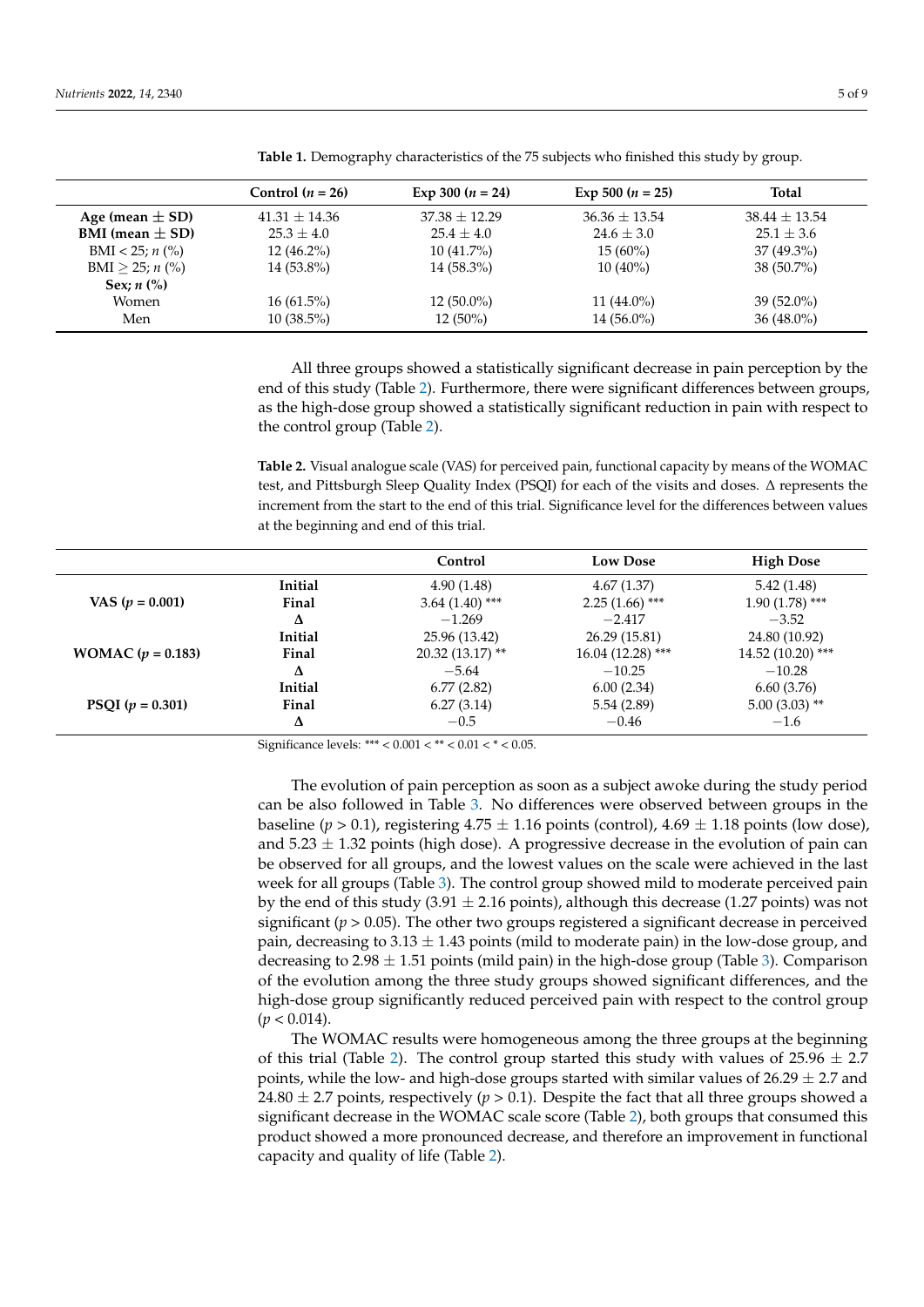|                       | Week1                    | Week <sub>2</sub>         | <b>Week3</b>             | Week4                    | <b>Week5</b>              | Week6                    | Week7                   | Week8                    | Week9                    |                          |
|-----------------------|--------------------------|---------------------------|--------------------------|--------------------------|---------------------------|--------------------------|-------------------------|--------------------------|--------------------------|--------------------------|
| Control               | 4.75(1.16)               | 4.74 (1.72)               | 4.62(1.93)               | 4.52(2.27)               | 4.43 (1.88)               | 4.31(2.27)               | 4.13(2.21)              | 4.19(2.29)               | 3.91(2.16)               | $-0.835$                 |
| Low dose<br>High dose | 4.69(1.18)<br>5.23(1.32) | 4.37(1.45)<br>4.93 (1.55) | 3.99(1.47)<br>4.3 (1.74) | 3.77(1.41)<br>4.08 (1.7) | 3.89(1.17)<br>3.84 (1.68) | 3.53(1.41)<br>3.65(1.81) | 3.62(1.42)<br>3.4(1.71) | 3.32(1.57)<br>3.23(1.59) | 3.13(1.43)<br>2.98(1.51) | $-1.559$<br>$-2.250$ *** |
|                       |                          |                           |                          |                          |                           |                          |                         |                          |                          |                          |

<span id="page-5-0"></span>**Table 3.** Weekly mean (standard deviation) of visual analogue scale (VAS) for perceived pain during the period of study. ∆ represents the increment from the start to the end of this trial. Significance level for the differences between values at the beginning and end of this trial.

Significance levels: \*\*\* < 0.001 < \*\* < 0.01 < \* < 0.05.

Isokinetic and isometric trials showed no significant differences at the beginning of this study for all variables included (Table [4\)](#page-5-1). Although an increase in strength, measured as PT, TWMR, and TW, with respect to baseline values, was observed in those groups subjected to consumption of eggshell membrane product at both doses, the decrease in pain was only significant in the high-dose group for all the variables studied here, accounting for 7.2, 10.04 and 47.42 N  $\times$  m, respectively (Table [4\)](#page-5-1). The control group registered a decrease in strength for two variables (PT =  $-1.48$  N x m and TW =  $-3.21$  N  $\times$  m), although such results lacked statistical significance (Table [3\)](#page-5-0). Similar results were found for isometric trials. The highdose group showed a significant increase in strength for both PT (25.18 N  $\times$  m) and MAPT (20.76 N  $\times$  m). The low-dose group showed an increase in PT (20.36 N  $\times$  m) and MAPT (16.29 N  $\times$  m), although the latter lacked statistical significance (Table [4\)](#page-5-1). PT registered non-significant results for the control group that showed a slight decrease ( $-0.41$  N  $\times$  m), and MAPT registered a slight increase that also lacked significance (1.01 N  $\times$  m).

<span id="page-5-1"></span>**Table 4.** Isokinetic trials variables at 60◦/s: muscle peak torque (PT), total work of the maximum repetition (TWMR), and total work (TW). Isometric trials assessed at 90◦/s: muscle peak torque (PT) and maximum average peak torque (MAPT). ∆ represents the increment from the start to the end of this trial. Significance level for the differences between values at the beginning and end of this trial. *p* values indicate significance level for comparison of groups by the duration of this trial for each variable. Units were measured in  $N \times m$ .

|                             |         | <b>Isokinetic at <math>60^{\circ}/s</math></b> |                 |                  |
|-----------------------------|---------|------------------------------------------------|-----------------|------------------|
|                             |         | Control                                        | <b>Low Dose</b> | <b>High Dose</b> |
|                             | Initial | 57.93 (22.36)                                  | 62.15 (24.28)   | 59.28 (26.52)    |
| PT ( $p = 0.048$ )          | Final   | 56.45 (22.66)                                  | 62.98 (24.92)   | 66.48 (28.23)    |
|                             | Δ       | $-1.48$                                        | 0.83            | $7.2***$         |
|                             | Initial | 64.60 (28.48)                                  | 68.91 (30.40)   | 66.89 (31.94)    |
| <b>TWMR</b> ( $p = 0.016$ ) | Final   | 64.66 (27.73)                                  | 70.53 (30.17)   | 76.93 (35.08)    |
|                             | Δ       | 0.06                                           | 1.62            | $10.04$ ***      |
|                             | Initial | 294.89 (137.08)                                | 309.38 (150.72) | 297.72 (147.07)  |
| TW $(p = 0.017)$            | Final   | 291.68 (130.01)                                | 322.61 (144.70) | 345.13 (167.64)  |
|                             | Δ       | $-3.21$                                        | 13.23           | $47.42$ ***      |
|                             |         | <b>Isometric at 90<math>\degree</math>/s</b>   |                 |                  |
|                             |         | Control                                        | <b>Low Dose</b> | <b>High Dose</b> |
|                             | Initial | 145.41 (61.07)                                 | 137.99 (61.16)  | 146.73 (70.07)   |
| PT ( $p = 0.018$ )          | Final   | 145.00 (61.42)                                 | 158.35 (56.72)  | 171.92 (84.64)   |
|                             | Δ       | $-0.41$                                        | $20.36**$       | $25.18***$       |
|                             | Initial | 138.16 (58.35)                                 | 137.40 (52.22)  | 141.27 (57.34)   |
| <b>MAPT</b> ( $p = 0.016$ ) | Final   | 139.17 (59.23)                                 | 153.69 (52.52)  | 161.04 (78.39)   |
|                             | Δ       | 1.01                                           | 16.29           | $20.76$ ***      |

Significance levels: \*\*\* < 0.001 < \*\* < 0.01 < \* < 0.05.

Pittsburgh test scores provided similar scores at the beginning of this trial for all three groups (Table [2\)](#page-4-1), and no significant differences were found between them. At the end of the study, the control group kept the same scores. Both treated groups showed a decrease, though this was higher in the high-dose group (1.6 points) than in the low-dose group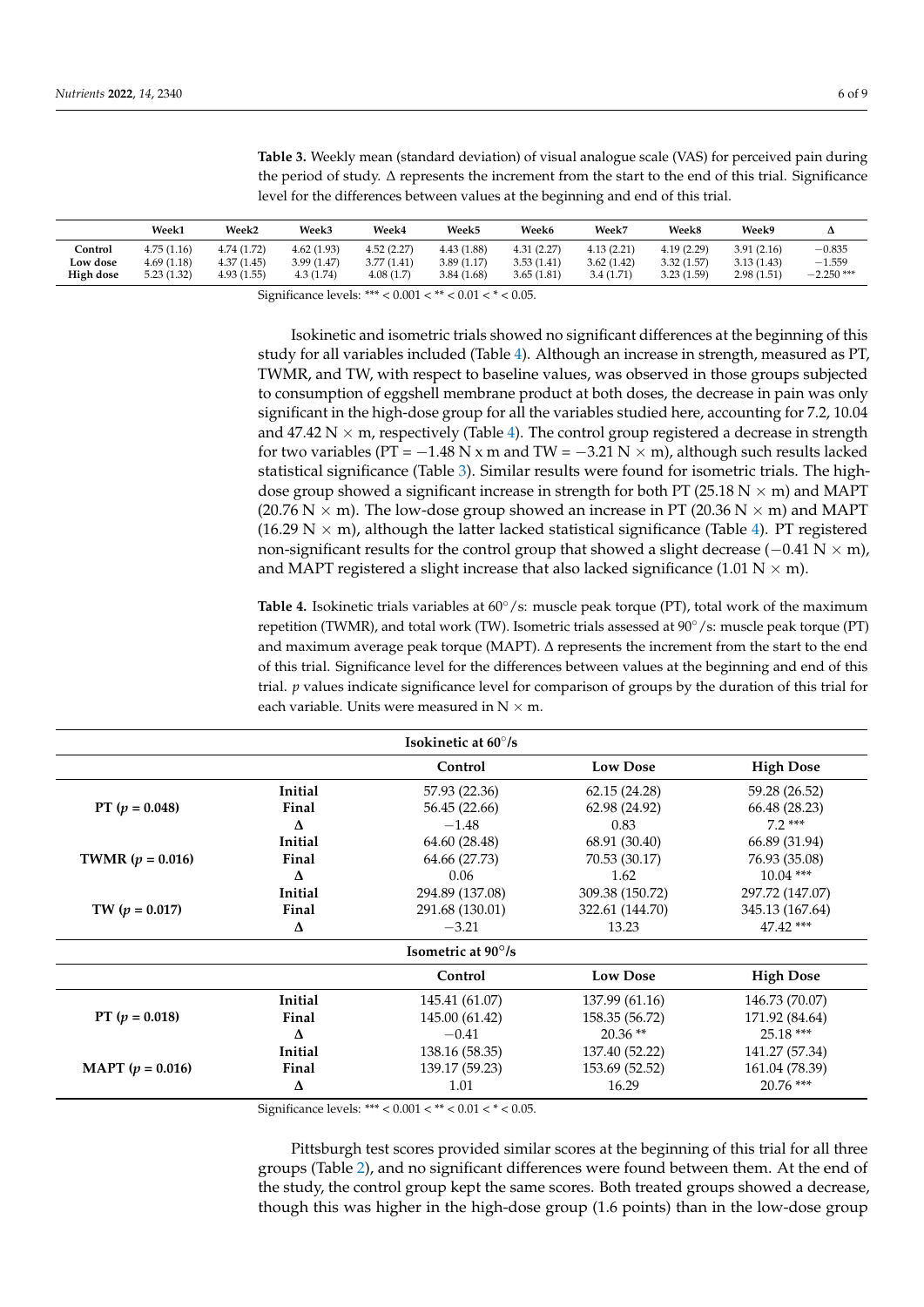(0.46 points). These differences observed in the high-dose group were significantly different from those obtained for the other two groups, indicating an improvement in the quality of sleep for the high-dose group compared with the other two groups.

Subjects did not report any adverse events related to the consumption of the product administered.

## **4. Discussion**

Pain due to osteoarthritis is known to induce long-term consequences on health as a consequence of a lack of exercise [\[16\]](#page-8-11). In fact, other comorbidities, such as being overweight or ageing, could aggravate these consequences and could influence other ones as a result of immobility due to pain.

Eggshell membrane showed the potential to reduce such symptomatology. Although all of the groups registered a decrease in perceived pain, both doses used in this study induced a bigger reduction than in the control group, indicating a relationship between eggshell membrane consumption and reduction in pain. Such results are compatible with previous studies that demonstrated the efficacy of this nutraceutical to alleviate knee pain, symptomatology, and joint functionality [\[14](#page-8-3)[–19\]](#page-8-4). These results are higher than those registered for other supplements such as curcuma [\[12\]](#page-8-1). However, dose-dependent efficacy was registered in our study (Table [2\)](#page-4-1). Despite the fact that all groups showed a reduction in pain, objective measures of improvement in functional capacity and sleep quality support such a hypothesis. A 500 mg dose induced a reduction in perceived pain of 1.1 points more than a 300 mg dose. Furthermore, a slight reduction in functional capacity and an improvement in sleep quality were also registered for high vs. low doses. All three signs together indicate an improvement in knee pain, although an increase in the dose used does not show a proportional effect in these variables.

Reduction in perceived pain was decremental and was observed during the entire study period, as registered by the information collected as soon as the subject awoke in the morning. Such a variable registered a significant weekly evolution of pain through the study for the high dose, showing a final reduction of 0.69 points more than the low dose (Table [3\)](#page-5-0). Those results are also in agreement with the trials performed in this study. The WOMAC scale score and quality of sleep index (Table [2\)](#page-4-1) showed a decrease in both groups of consumers, therefore registering an improvement in functional capacity and quality of life, although differences between doses were not significant. This is probably due to the fact that a decrease in pain and a recovery of knee joint functionality perception could make those two variables (functional capacity and quality of life) improve but only up to a certain level due to the subjectivity of tests. Perception of improvement could probably be achieved in both dosages, only showing slight differences between dosages registered by the tests used.

In fact, such an observation could be in agreement with the results obtained for muscle strength. All variables studied here registered an increase in both consumption groups, although a higher dose-dependent effect was registered than for other tests (Table [4\)](#page-5-1). Isokinetic trial variables at 60◦/s (PT, TWMR, and TW) show the highest differences: between four and ten times greater for the higher dose. Isometric trials assessed at 90◦/s (PT and MAPT) also show significant differences between control and treatment groups, but with fewer differences between the low and high doses. These results show a significant improvement in muscle strength as a result of a reduction in pain perception. Moreover, such an effect is dose-dependent. Such a conclusion can make a difference when applying the use of eggshell membranes in therapeutics regarding knee pain; therefore, perceived pain reduction and functionality increase do not entirely reflect all of the benefits of consuming eggshell membranes. This could probably be due to the objectivity of muscle strength assessment through trials compared with pain and functionality tests, which would indicate a physiological improvement and, therefore, a more objective observation about the outcome of the use of eggshell membranes to treat knee pain.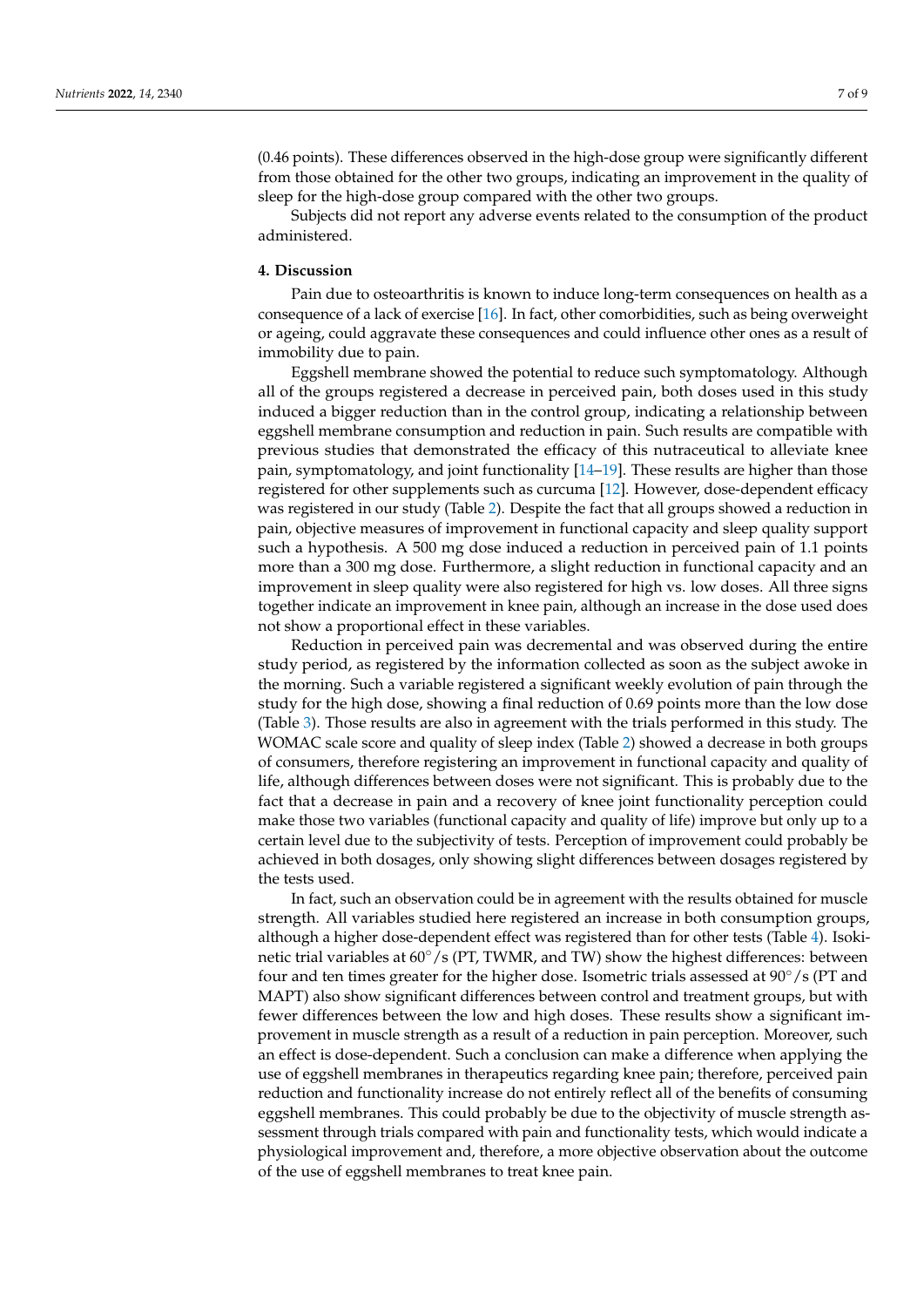Although previous studies addressed the study of the efficacy of eggshell membrane as a supplement to alleviate knee joint pain  $[14-18]$  $[14-18]$ , here, for the first time, two quantitative variables (mobility and strength of knee joint), as well as qualitative ones (pain, functional ability, and sleep quality), were monitored to accurately evaluate changes in the quality of life of subjects affected by this common pathology. Such a variable set extends the findings of previous studies that have already observed changes in the functionality of knee joints by measuring the range of moti- on [\[19\]](#page-8-4). This study reports an improvement in all of the variables monitored in those subjects who were consuming eggshell membrane, most likely resulting from physiological changes in the musculature associated with the amelioration of knee functionality and a better quality of life due to a reduction in perceived pain. Moreover, our results also indicate a dose-dependent response, which should be taken into account for later use in therapeutics to establish the correct dosage.

**Author Contributions:** Conceptualisation, F.J.L.-R.; methodology, M.S.A.-R., A.J.L.-R., D.V.-M., S.P.-P. and A.M.G.-M.; validation, M.S.A.-R. and A.J.L.-R.; formal analysis, M.S.-M. and F.J.L.-R.; investigation, S.P.-P., D.V.-M. and M.S.A.-R.; resources, S.P.-P.; data curation, A.M.G.-M.; writing—original draft preparation, F.C.; writing—review and editing, F.C. and F.J.L.-R.; supervision, F.J.L.-R.; project administration, F.C.; funding acquisition, F.J.L.-R. All authors have read and agreed to the published version of the manuscript.

**Funding:** This study was performed at UCAM Catholic University of Murcia (Spain) and was sponsored by Torolis Explotaciones S.L, (Spain).

**Institutional Review Board Statement:** This study was conducted in accordance with the Declaration of Helsinki and approved by the Ethics Committee) of the Catholic University of Murcia (protocol code CE031808).

**Informed Consent Statement:** Informed consent was obtained from all subjects involved in the study.

**Data Availability Statement:** Not applicable.

**Acknowledgments:** The study product (ESM®) was provided by Torolis Explotaciones S.L. (Spain).

**Conflicts of Interest:** The authors declare no conflict of interest. The funders had no role in the design of the study; in the collection, analyses, or interpretation of data; in the writing of the manuscript; or in the decision to publish the results.

#### **References**

- <span id="page-7-0"></span>1. Griffin, J.P. Changing life expectancy throughout history. *J. R. Soc. Med.* **2008**, *101*, 577. [\[CrossRef\]](http://doi.org/10.1258/jrsm.2008.08k037) [\[PubMed\]](http://www.ncbi.nlm.nih.gov/pubmed/19092024)
- <span id="page-7-1"></span>2. The Lancet Public Health. Ageing: A 21st century public health challenge? *Lancet Publ. Health* **2017**, *2*, e297. [\[CrossRef\]](http://doi.org/10.1016/S2468-2667(17)30125-1)
- <span id="page-7-2"></span>3. Beard, J.R.; Officer, A.; de Carvalho, I.A.; Sadana, R.; Pot, A.M.; Michel, J.P.; Lloyd-Sherlock, P.; Epping-Jordan, J.E.; Peeters, G.; Mahanani, W.R.; et al. The World report on ageing and health: A policy framework for healthy ageing. *Lancet* **2016**, *387*,
- <span id="page-7-3"></span>2145–2154. [\[CrossRef\]](http://doi.org/10.1016/S0140-6736(15)00516-4) 4. Wallace, I.J.; Worthington, S.; Felson, D.T.; Jurmain, R.D.; Wren, K.T.; Maijanen, H.; Woods, R.J.; Lieberman, D.E. Knee osteoarthritis has doubled in prevalence since the mid-20th century. *Proc. Natl. Acad. Sci. USA* **2017**, *114*, 9332–9336. [\[CrossRef\]](http://doi.org/10.1073/pnas.1703856114)
- <span id="page-7-4"></span>5. Cross, M.; Smith, E.; Hoy, D.; Nolte, S.; Ackerman, I.; Fransen, M.; Bridgett, L.; Williams, S.; Guillemin, F.; Hill, C.L.; et al. The global burden of hip and knee osteoarthritis: Estimates from the global burden of disease 2010 study. *Ann. Rheum. Dis.* **2014**, *73*, 1323–1330. [\[CrossRef\]](http://doi.org/10.1136/annrheumdis-2013-204763)
- <span id="page-7-5"></span>6. Rejas-Gutierrez, J.; Llopart-Carles, N.; García-López, S.; Darbà, J. Disease burden on healthcare by pain severity and usual analgesic treatment in patients with symptomatic osteoarthritis: A Spanish nationwide health survey. *Expert Rev. Pharmacoecon. Outcomes Res.* **2021**, *21*, 711–719. [\[CrossRef\]](http://doi.org/10.1080/14737167.2020.1807943)
- <span id="page-7-6"></span>7. Hussain, S.M.; Neilly, D.W.; Baliga, S.; Patil, S.; Meek, R. Knee osteoarthritis: A review of management options. *Scott. Med. J.* **2016**, *61*, 7–16. [\[CrossRef\]](http://doi.org/10.1177/0036933015619588)
- <span id="page-7-7"></span>8. Bannuru, R.R.; Osani, M.C.; Vaysbrot, E.E.; Arden, N.K.; Bennell, K.; Bierma-Zeinstra, S.; Kraus, V.B.; Lohmander, L.S.; Abbott, J.H.; Bhandari, M.; et al. OARSI guidelines for the non-surgical management of knee, hip, and polyarticular osteoarthritis. *Osteoarthr. Cartil.* **2019**, *27*, 1578–1589. [\[CrossRef\]](http://doi.org/10.1016/j.joca.2019.06.011)
- <span id="page-7-8"></span>9. Hermann, W.; Lambova, S.; Muller-Ladner, U. Current treatment options for osteoarthritis. *Curr. Rheumatol. Rev.* **2018**, *14*, 108–116. [\[CrossRef\]](http://doi.org/10.2174/1573397113666170829155149)
- <span id="page-7-9"></span>10. Bindu, S.; Mazumder, S.; Bandyopadhyay, U. Non-steroidal anti-inflammatory drugs (NSAIDs) and organ damage: A current perspective. *Biochem. Pharmacol.* **2020**, *180*, 114147. [\[CrossRef\]](http://doi.org/10.1016/j.bcp.2020.114147)